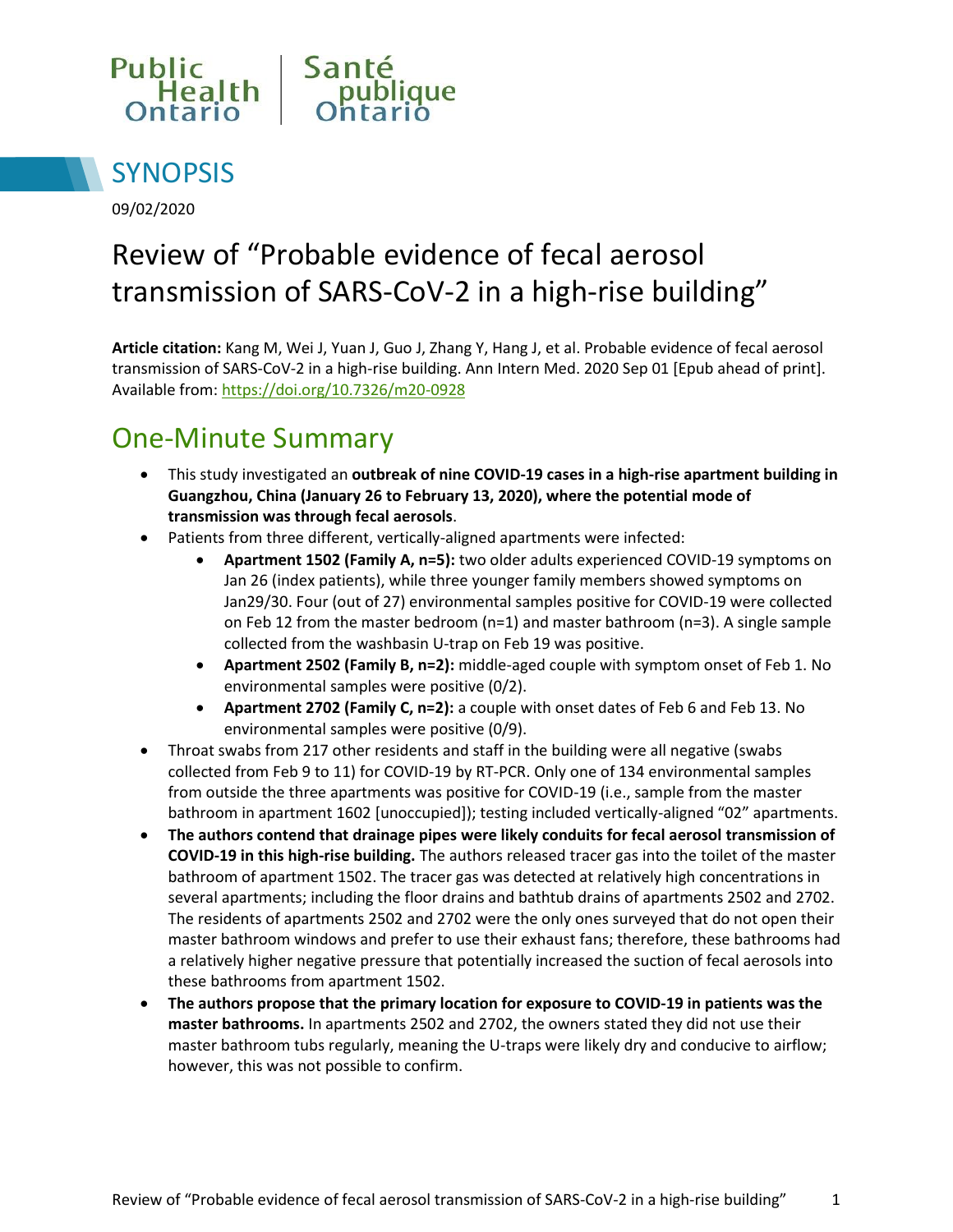## Additional Information

- The apartment building has 29 floors, of which there are three apartments on each floor, except for floor 1 (none) and floor 29 (two). Floors 2 to 28 have the same floor plan, with floor plans 01, 02 and 03 in same orientation on each floor. There are 83 apartments in total; however, during the study 26 were unoccupied. During the proposed infectious period (Jan 24 to Feb 6), there were 202 residents from 57 families living in the building.
- Further details on families and apartments:
	- **Apartment 1502 (index Family A, n=5):** four of these family members traveled to Wuhan 14 days prior to first onset of symptoms (ca. Jan 12); the other family member traveled to Jiangxi (unknown travel date). All family members returned to Guangzhou on Jan 24. Family members wore face masks when in common areas of the building.
	- **Apartment 2502 (Family B, n=2):** middle-aged couple with symptom onset of Feb 1. No other family members lived in the apartment. No travel history or contact with any confirmed cases or Family A. The two patients stayed in the apartment "most" of the period from Jan 24 to Jan 30.
	- **Apartment 2702 (Family C, n=2):** No other family members lived in the apartment. There was no travel history or contact with any confirmed cases or Family A. The two patients stayed in the apartment "most" of the period from Jan 24 to Jan 30.
	- None of the families knew one another.
- From Feb 11 to 14, 166 environmental samples and seven air samples were collected from, common areas, elevators and vents; however, all were negative for COVID-19. Three other residents shared the elevator with members of the index family without becoming infected.

### PHO Reviewer's Comments

- The authors acknowledge that they cannot distinguish between transmission through the inhalation of fecal aerosols and transmission through the touching surfaces contaminated by fecal aerosols. Further work is needed to identify whether fecal aerosol transmission of COVID-19 through drainage pipes is via the inhalation route or through fomites.
- The authors, while finding a positive sample from inside a U-trap for a washbasin, have not demonstrated the presence of COVID-19 in air samples from drains or bathrooms. In addition, it is not clear if the flushing of the toilets in this apartment building is capable of creating aerosolized particles. The size of particles released by the gas tracer was not reported.

## Citation

Ontario Agency for Health Protection and Promotion (Public Health Ontario). Review of "Probable evidence of fecal aerosol transmission of SARS-CoV-2 in a high-rise building". Toronto, ON: Queen's Printer for Ontario; 2020.

#### Disclaimer

This document was developed by Public Health Ontario (PHO). PHO provides scientific and technical advice to Ontario's government, public health organizations and health care providers. PHO's work is guided by the current best available evidence at the time of publication.